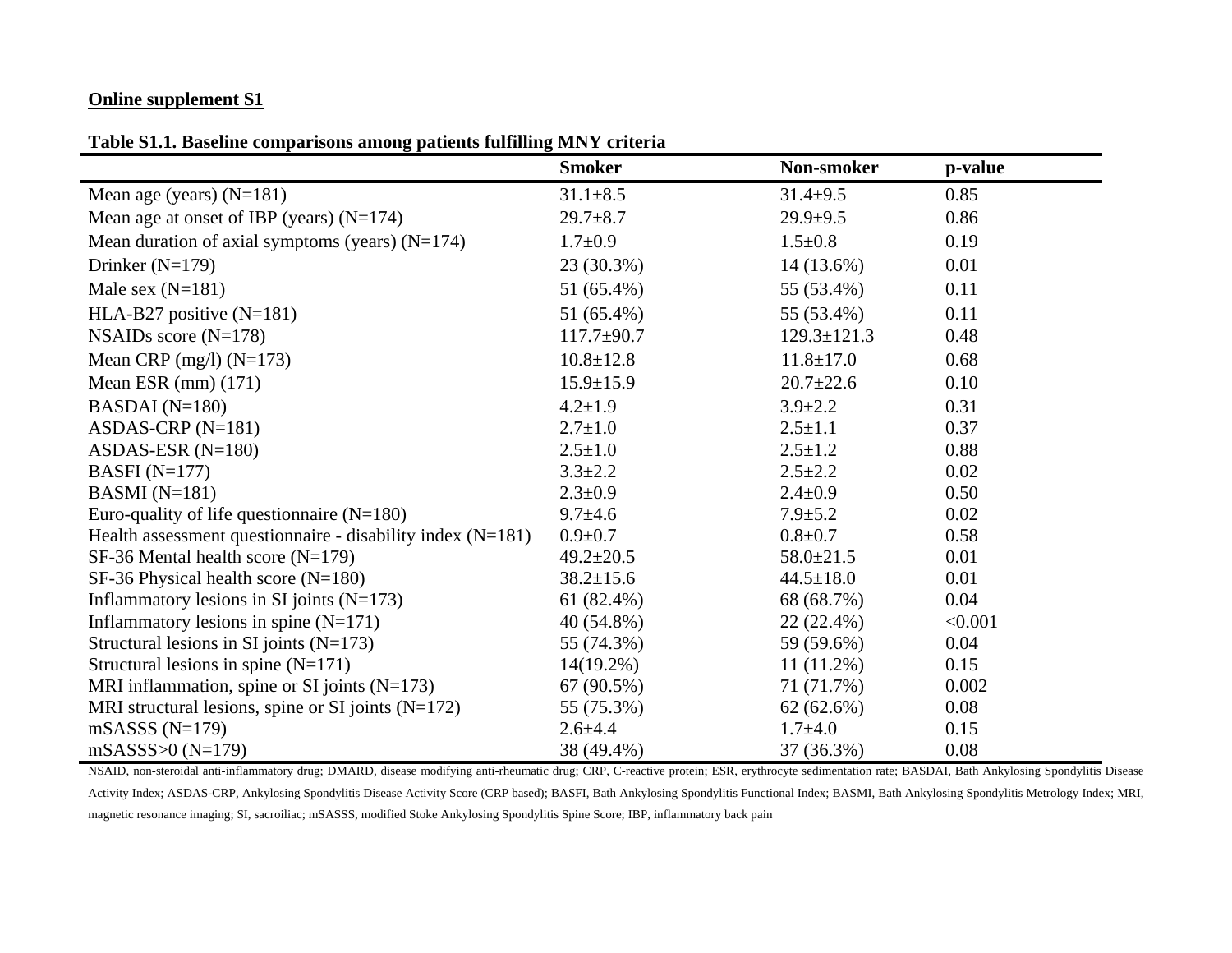|                                   | <b>BASFI</b>         |                                 |                   |
|-----------------------------------|----------------------|---------------------------------|-------------------|
|                                   | Standard coefficient | Regression coefficient (95% CI) | p- value          |
| Smoker                            | 0.19                 | 0.87                            | 0.004             |
|                                   |                      | (0.28, 1.46)                    |                   |
| HLA-B27 positivity                | $-0.21$              | $-1.06$                         | 0.001             |
|                                   |                      | $(-1.70, -0.43)$                |                   |
| Drinker                           | $-0.15$              | $-0.77$                         | 0.02              |
|                                   |                      | $(-1.44, -0.11)$                |                   |
| MRI spine inflammatory lesions NS |                      | <b>NS</b>                       | $\qquad \qquad -$ |
|                                   |                      |                                 |                   |
| <b>ASDAS-CRP</b>                  | 0.50                 | 1.02                            | < 0.001           |
|                                   |                      | (0.76, 1.27)                    |                   |
| <b>BASMI</b>                      | <b>NS</b>            | <b>NS</b>                       | $--$              |

**Table S1.2. Multivariate linear regressions analyses of factors associated with BASFI** 

ASDAS-CRP= Anklosing Spondylitis Disease Activity Score; BASFI= Bath Ankylosing Spondylitis Functional Index; HAQ-AS= health assessment questionnaire for ankylosing spondylitis; HLA=Human Leukocyte Antigen; CRP=C-reactive protein; MRI=magnetic resonance imaging; SI=sacroiliac; BASMI=Bath Ankylosing Spondylitis Metrology Index; CI=confidence interval; NS=Non-significant in multivariate analysis; NI=Not included in the multivariate model.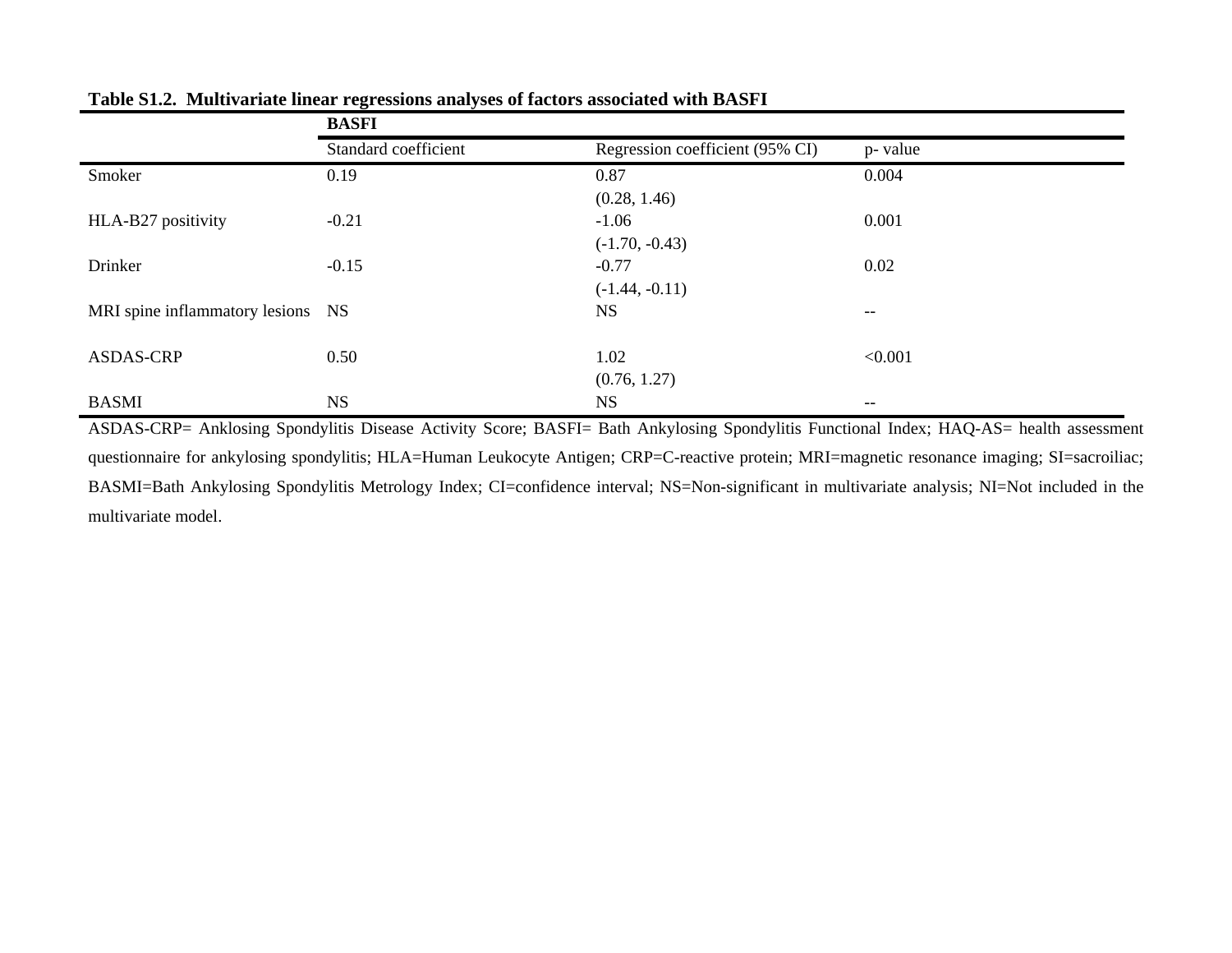|                  | Euro-QoL    |                      |         | SF-36 (physical health score) |                   |                          | SF-36 (mental health score) |                   |         |
|------------------|-------------|----------------------|---------|-------------------------------|-------------------|--------------------------|-----------------------------|-------------------|---------|
|                  | Standard    | Regression           | $p-$    | Standard                      | Regression        | $p-$                     | Standard                    | Regression        | $p-$    |
|                  | coefficient | coefficient (95%     | value   | coefficient                   | coefficient (95%  | value                    | coefficient                 | coefficient (95%  | value   |
|                  |             | $CI$ )               |         |                               | $CI$ )            |                          |                             | $\mathbf{C}$      |         |
| Smoker           | 0.18        | 1.82                 | 0.003   | $-0.23$                       | $-7.95$           | < 0.001                  | $-0.20$                     | $-8.49$           | 0.003   |
|                  |             | (0.64; 3.00)         |         |                               | $(-12.11; -3.78)$ |                          |                             | $(-14.00; -2.98)$ |         |
| Caucasian race   | NS          | <b>NS</b>            | $- -$   | 0.17                          | 8.46              | 0.01                     | 0.16                        | 10.54             | 0.01    |
|                  |             |                      |         |                               | (2.39; 14.53)     |                          |                             | (2.67; 18.41)     |         |
| Male sex         | $-0.20$     | $-2.09$              | 0.001   | 0.18                          | 6.54              | 0.003                    | 0.24                        | 10.76             | < 0.001 |
|                  |             | $(-3.30; -0.88)$     |         |                               | (2.27; 10.80)     |                          |                             | (5.30; 16.22)     |         |
| HLA-B27          | $-0.19$     | $-2.14$              | 0.003   | 0.13                          | 5.28              | 0.04                     | 0.16                        | 7.71              | 0.02    |
| positivity       |             | $(-3.54; -0.74)$     |         |                               | (0.30; 10.25)     |                          |                             | (1.47; 13.95)     |         |
| MRI SI joints    | <b>NS</b>   | <b>NS</b>            | --      | <b>NS</b>                     | <b>NS</b>         | --                       | <b>NS</b>                   | <b>NS</b>         |         |
| inflammation     |             |                      |         |                               |                   |                          |                             |                   |         |
| <b>ASDAS-CRP</b> | 0.49        | 2.28                 | < 0.001 | $-0.48$                       | $-7.77$           | < 0.001                  | $-0.47$                     | $-9.44$           | < 0.001 |
|                  |             | (1.73; 2.83)         |         | $(-9.69; -5.85)$              |                   |                          | $(-11.93; -6.96)$           |                   |         |
| <b>BASMI</b>     | 0.15        | 0.84<br>(0.14; 1.53) | 0.02    | <b>NS</b>                     | <b>NS</b>         | $\overline{\phantom{a}}$ | <b>NS</b>                   | $_{\rm NS}$       |         |

**Table S1.3. Multivariate linear regressions analyses of factors associated with Euro-QoL and SF-36** 

Euro-QoL= Euro- quality of life questionnaire;; SF-36=short form 36; ASDAS-CRP=Anklosing Spondylitis Disease Activity Score, Creactive protein based; MRI=magnetic resonance imaging; SI=sacroiliac; BASMI=Bath Ankylosing Spondylitis Metrology Index; CI=confidence interval; NS=Non-significant in multivariate analysis.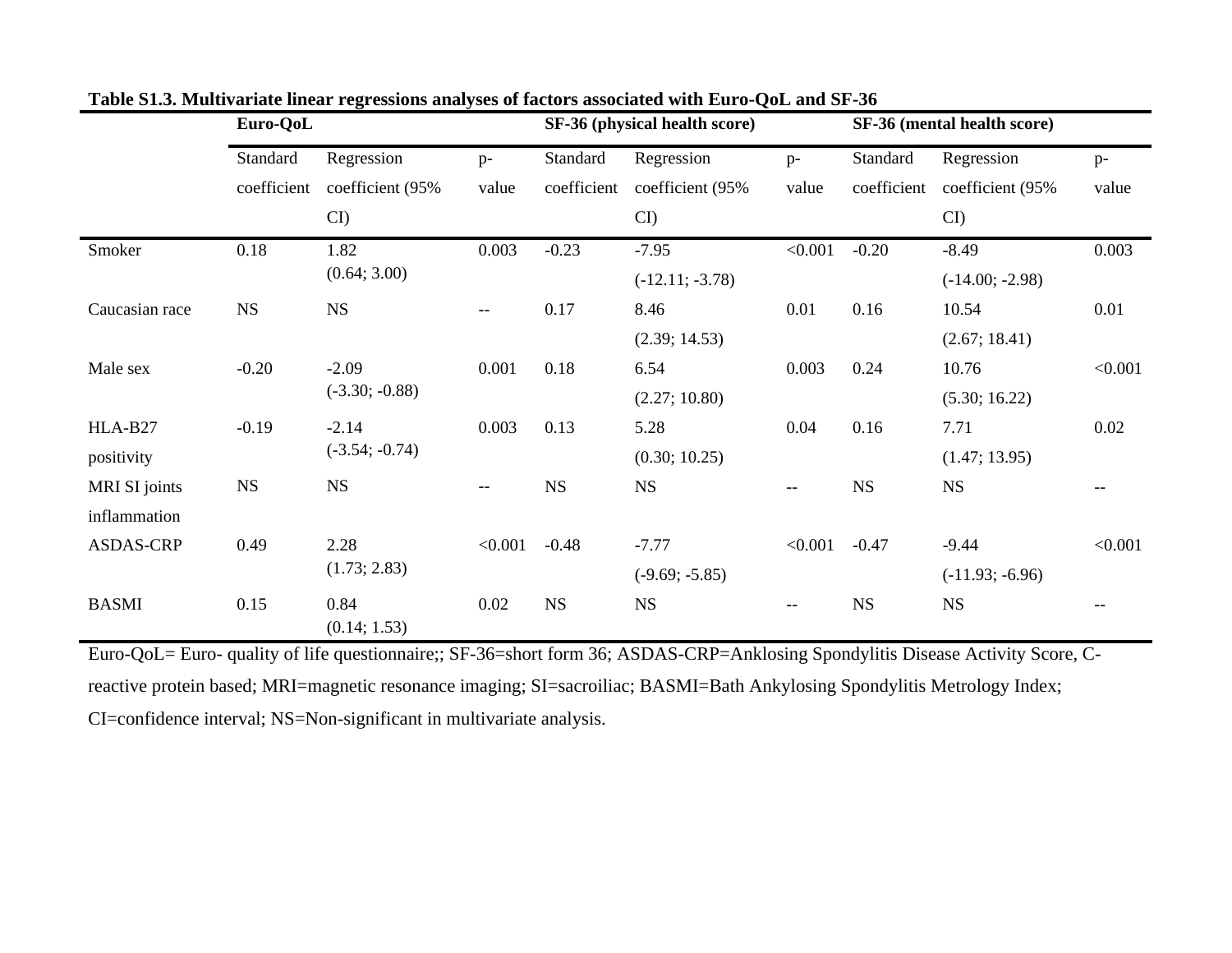|            | <b>MRI</b> inflammation (spine or SI |                   | <b>MRI SI</b> joints inflammation |                          | <b>MRI</b> spine inflammation |                          |  |  |
|------------|--------------------------------------|-------------------|-----------------------------------|--------------------------|-------------------------------|--------------------------|--|--|
|            | joints)                              |                   |                                   |                          |                               |                          |  |  |
|            | Odds ratio                           | p-value           | Odds ratio                        | p-value                  | Odds ratio                    | p-value                  |  |  |
|            | $(95\% \text{ CI})$                  |                   | $(95\% \text{ CI})$               |                          | $(95\% \text{ CI})$           |                          |  |  |
| Smoker     | 3.03                                 | $0.02\,$          | <b>NS</b>                         | $--$                     | 3.92                          | < 0.001                  |  |  |
|            | (1.20; 7.67)                         |                   |                                   |                          | (1.96; 7.83)                  |                          |  |  |
| Male sex   | <b>NS</b>                            | $\qquad \qquad -$ | <b>NS</b>                         | $\overline{\phantom{m}}$ | 2.23                          | 0.03                     |  |  |
|            |                                      |                   |                                   |                          | (1.08; 4.60)                  |                          |  |  |
| HLA-B27    | <b>NS</b>                            | $-\,-$            | <b>NS</b>                         | $-\,-$                   | NI                            | $-\,-$                   |  |  |
| positivity |                                      |                   |                                   |                          |                               |                          |  |  |
| Age at     | <b>NS</b>                            | --                | <b>NS</b>                         | $\qquad \qquad -$        | NI                            | $--$                     |  |  |
| onset of   |                                      |                   |                                   |                          |                               |                          |  |  |
| <b>IBP</b> |                                      |                   |                                   |                          |                               |                          |  |  |
| Disease    | NI                                   | $\qquad \qquad -$ | NI                                | $\qquad \qquad -$        | <b>NS</b>                     | $\overline{\phantom{m}}$ |  |  |
| duration   |                                      |                   |                                   |                          |                               |                          |  |  |
|            |                                      |                   |                                   |                          |                               |                          |  |  |

**Table S1.4. Multivariate logistic regressions analyses of factors associated with MRI inflammation** 

MRI=magnetic resonance imaging; SI=sacroiliac; CI=confidence interval; HLA=Human Leukocyte Antigen; IBP=inflammatory back pain; NS=Non-significant in multivariate analysis; NI=Not included in the multivariate model.